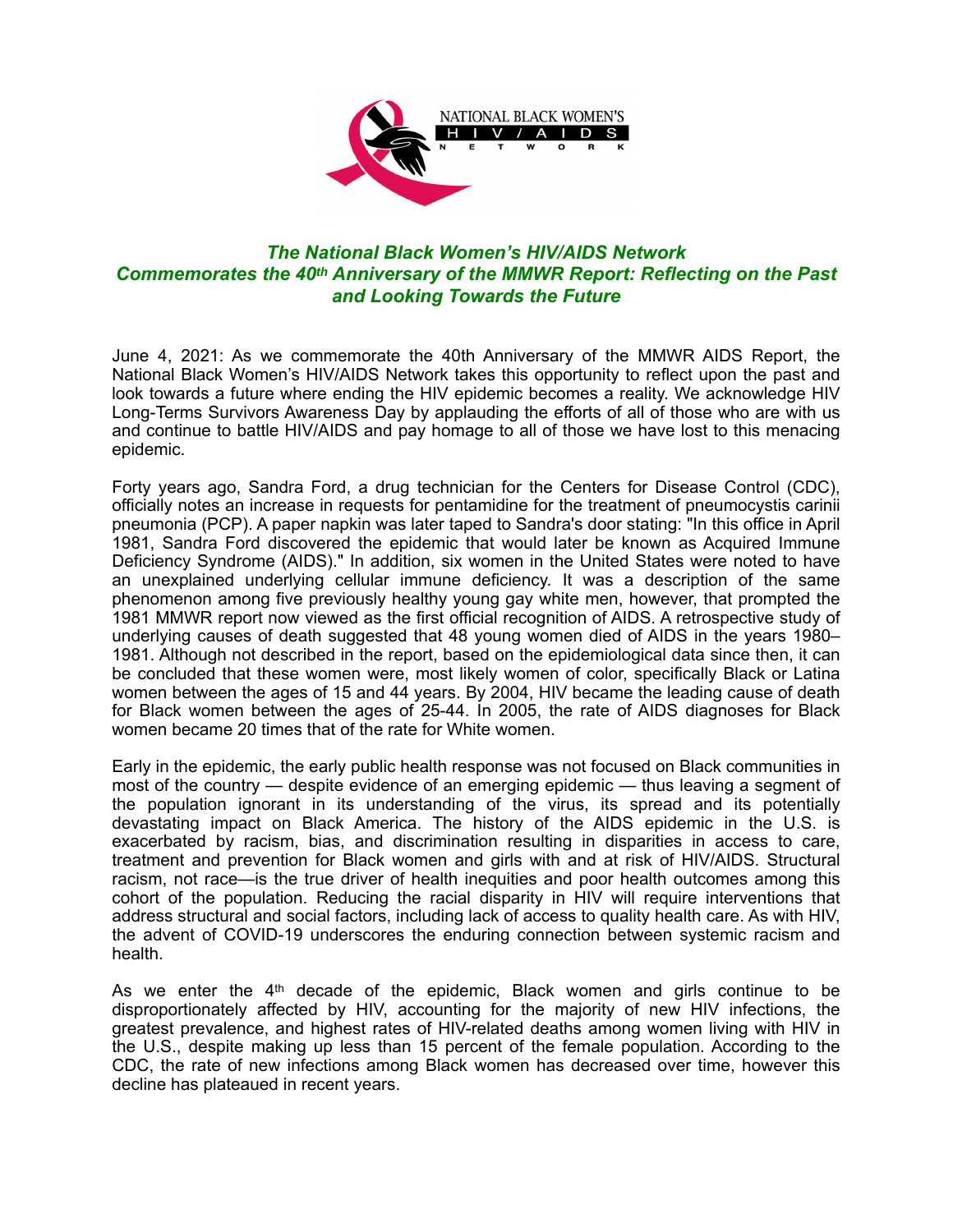The impact of HIV/AIDS on Black women and girls in the U.S. can no longer be overlooked. These statistics reveal the fundamental need for the development of a national women-focused HIV/AIDS policy agenda to effectively address HIV/AIDS among Black women and girls in the United States. Although there has been increasing attention to and resources allocated for HIV/ AIDS, Black women are still not full participants in the HIV/AIDS response even though we are often on the frontlines fashioning initiatives that are central to the success of the HIV/AIDS response.

On December 1, 2020, World AIDS Day, President Biden promised to pursue "bold solutions" to the HIV epidemic. While we fully appreciate the President's promise, we remain cautiously optimistic. The disproportionate concentration of HIV/AIDS among Black women is an especially striking trend and efforts to stem the tide of the epidemic among this cohort of the population will increasingly depend on how and to what extent the socioeconomic and political status of Black women is addressed in this country. The federal HIV/AIDS agenda must begin to fully reflect the realities of the lives of Black women living with and at risk of this disease and begin to invest in the leadership of Black women by employing them as recognized agents of change rather than recipients of services.

The National Black Women's HIV/AIDS Network will continue to focus on the leadership of Black women and girls in the fight against HIV/AIDS. We are committed to working with the Biden Administration to prioritize issues that will move toward full racial justice and equity and call upon public health departments to create collaborative partnerships with Black women led community- based organizations to address the unique health needs of Black women and girls impacted by HIV/AIDS.

## $\mathcal{L}_\mathcal{L} = \{ \mathcal{L}_\mathcal{L} = \{ \mathcal{L}_\mathcal{L} = \{ \mathcal{L}_\mathcal{L} = \{ \mathcal{L}_\mathcal{L} = \{ \mathcal{L}_\mathcal{L} = \{ \mathcal{L}_\mathcal{L} = \{ \mathcal{L}_\mathcal{L} = \{ \mathcal{L}_\mathcal{L} = \{ \mathcal{L}_\mathcal{L} = \{ \mathcal{L}_\mathcal{L} = \{ \mathcal{L}_\mathcal{L} = \{ \mathcal{L}_\mathcal{L} = \{ \mathcal{L}_\mathcal{L} = \{ \mathcal{L}_\mathcal{$ **About the National Black Women's HIV/AIDS Network ("Network")**

The National Black Women's HIV/AIDS Network is organized to provide leadership and expertise in the prevention and spread of HIV/AIDS and other health disparities that affect black women and girls nationally and internationally. The mission of the Network is to reduce the burden of morbidity, mortality and stigma of HIV/AIDS and other health disparities associated with gender, social, and economic inequities among Black women and girls.

Contact: Dr. Ivy Turnbull, Chair National Black Women's HIV/AIDS Network at: [https://](https://www.facebook.com/NBWHAN) [www.facebook.com/NBWHAN](https://www.facebook.com/NBWHAN) or [nbwhan@nbwhan.org.](mailto:nbwhan@nbwhan.org)

## References:

Centers for Disease Control and Prevention (CDC). 1981. Pneumocystis pneumonia—Los Angeles. *MMWR* 30:250– 52. [https://www.cdc.gov/mmwr/preview/mmwrhtml/june\\_5.htm](https://www.cdc.gov/mmwr/preview/mmwrhtml/june_5.htm). ( accessed June 3, 2021).

Centers for Disease Control and Prevention. HIV Surveillance Report: diagnoses of HIV infection in the United States and dependent areas, 2018; vol. 31. Updated May 2020. Accessed June 4, 2021). <https://www.cdc.gov/hiv/library/reports/hiv-surveillance/vol-31/index.html>

Centers for Disease Control and Prevention (CDC). HIV Surveillance Report: Diagnoses of HIV Infection in the United States and Dependent Areas 2019: Special Focus Profiles, XXX vol 32. (Accessed June 3, 2021). [https://](https://www.cdc.gov/hiv/library/reports/hiv-surveillance/vol-32/content/special-focus-profiles.html%23Women) [www.cdc.gov/hiv/library/reports/hiv-surveillance/vol-32/content/special-focus-profiles.html#Women.](https://www.cdc.gov/hiv/library/reports/hiv-surveillance/vol-32/content/special-focus-profiles.html%23Women)

Centers for Disease Control and Prevention (CDC). [NCHHSTP Atlas Plus.](https://www.cdc.gov/nchhstp/atlas/index.htm) Accessed March 2020.

Chu SY, Buehler JW, Berkelman RL. 1990. Impact of the human immunodeficiency virus epidemic on mortality in women of reproductive age, United States. *JAMA* 264:225-29.<https://pubmed.ncbi.nlm.nih.gov/2355444/> (accessed June 4, 2021).